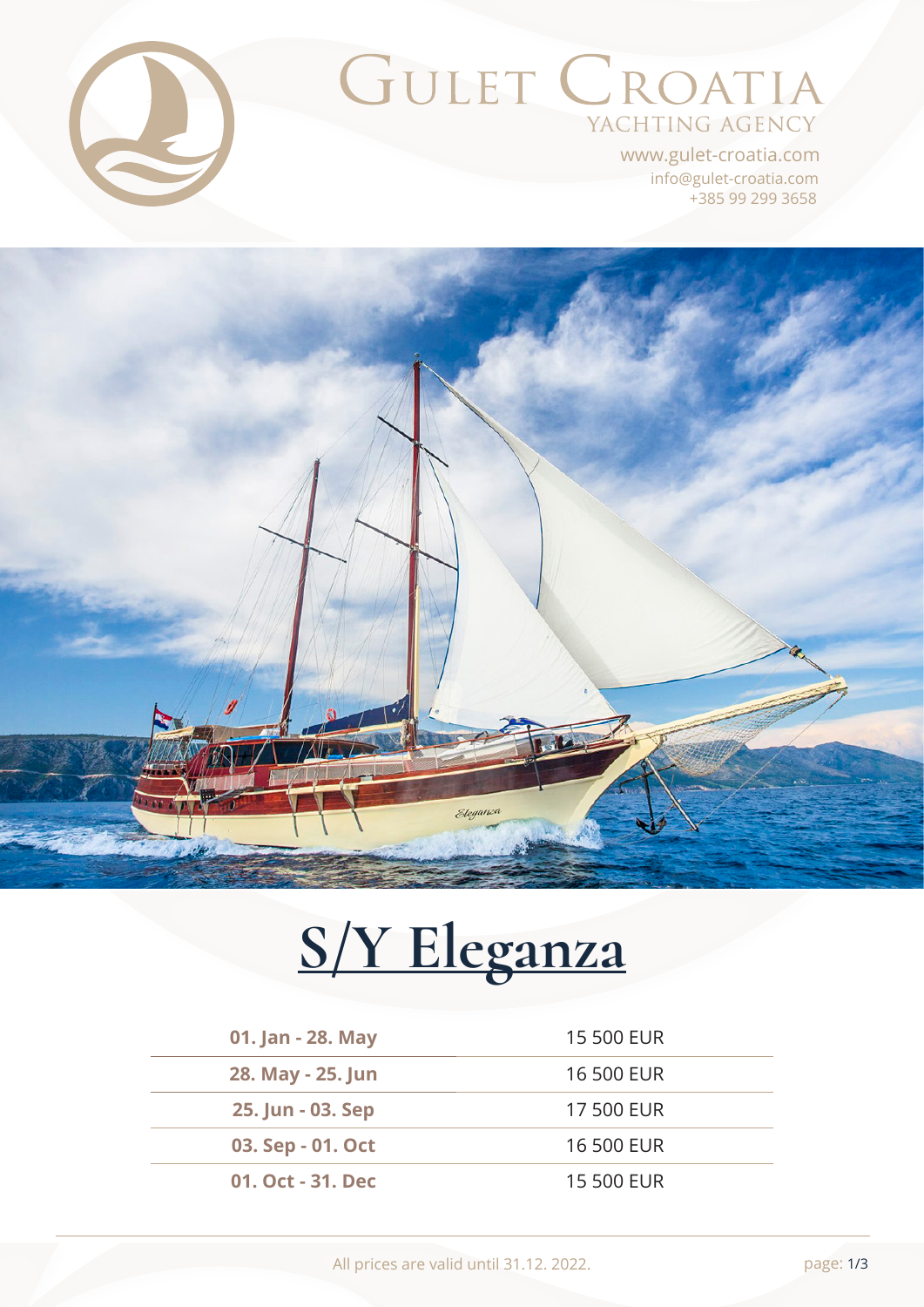### **The above prices include:**

Boat price includes: VAT, fuel for 4 hours of navigation per day, local taxes, crew, crew salaries, use of all equipment on board, complete bed clothes and towels, in average 6 hours of air-conditioning per day (while yacht is out of port as air-conditioning is being powered by generator and as long as it needs while yacht is in port), insurance of the ship, insurance of passengers and crew, residence tax (in Croatian waters), charter services during the agreed cruising time, ship's departure from and arrival in the harbor, 1x sheet/ week and 2x towels/week (3 per person).

### **The yacht price does not include:**

Food, drinks, port/marina taxes, communication fees (on request), land tours, special transfers, special demands for embarkation and disembarkation out of base port, residence or port tax (non Croatian waters), entrances to National parks, special request for one way charter (other then Dubrovnik), tips for the crew.

### **Food and drink options:**

| and full board include too Leeffee with breakfast only and water and erange juice with all moals |  |
|--------------------------------------------------------------------------------------------------|--|

\*Half and full board include tea / coffee with breakfast only and water and orange juice with all meals.

### **DRINK OPTIONS:**

- Beverages paid according to consumption - by bar price list

| - All inclusive domestic drink package (Croatian quality wine, domestic             |  |
|-------------------------------------------------------------------------------------|--|
| beer, spirits, soft drinks, natural andmineral water, milk, tea and coffee) 290 EUR |  |
|                                                                                     |  |

### **FOOD DISCOUNT FOR CHILDREN:**

Children 0-2 years free of charge, Children 2 - 10 years 50% discount

### **Accommodation:**

### **4 Double bed cabin / 1 Master bed cabin**

- Each of the cabins has wardrobe, 24 V/220 electricity, safe boxhair dryers, its own ensuite bathroom, home like, with shampoo, toilet paper, soap, shower box with curtain

- Beach towels: 1 per person per week
- Bathroom towels: 2 towels per person per week.
- Additional beach or bathroom towels: on request
- Bedding info: bed sheets are included in price.
- 6 hours of Air-condition is included in the price.
- \* Additional cabin is available on request